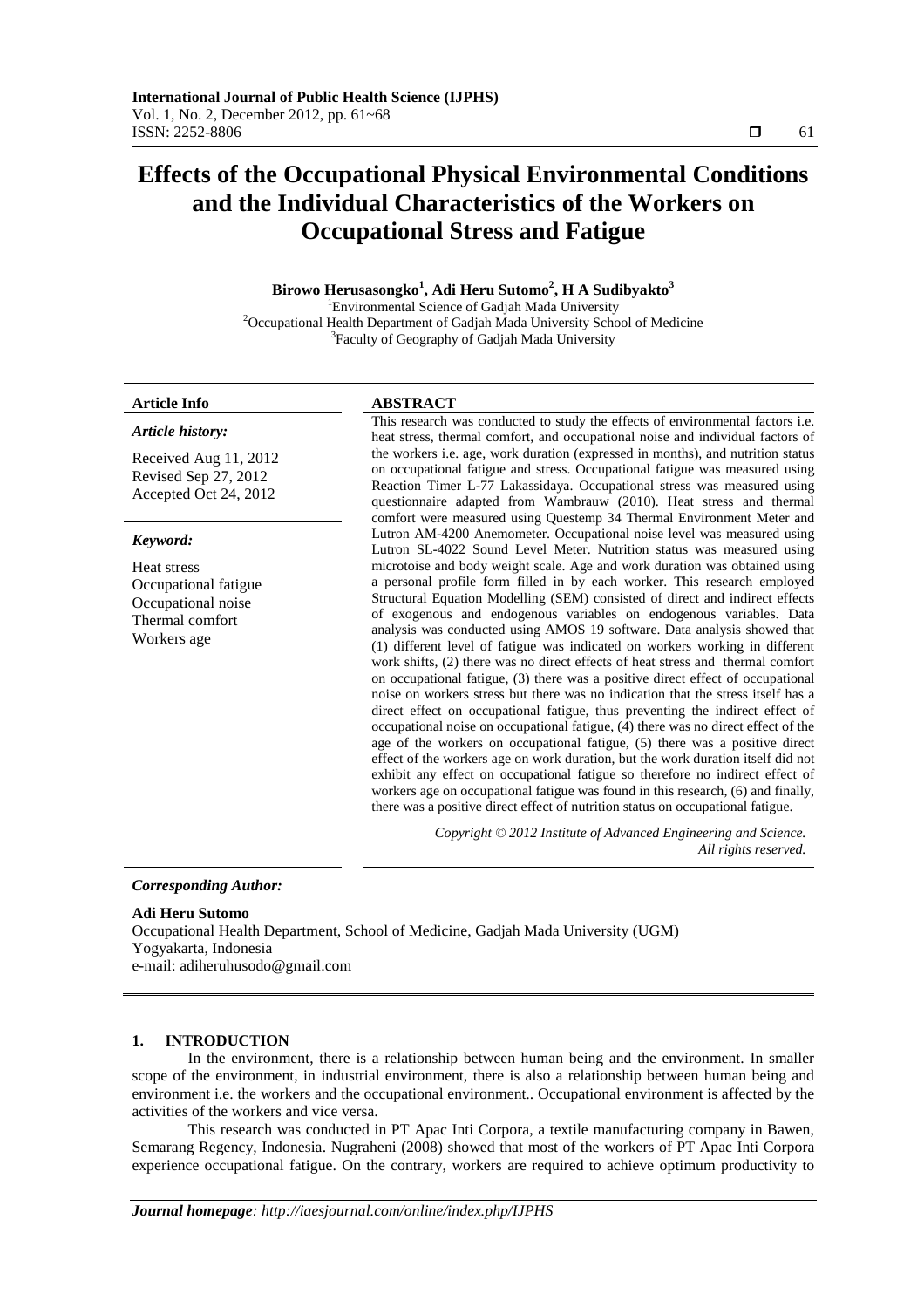meet the production target set by the company. Occupational fatigue decreases work productivity of the workers thus adversely impacts not only the workers' work performance and health, but also the company performance and revenue.

Occupational fatigue as a body condition is affected by environmental factors and individual (intrinsic) factors of the workers. Previous researchers were able to identify environmental factors affecting occupational fatigue. Suharni (1997) and Ramdan (2007) both found that the heat experienced by the workers increases fatigue. Heat experienced by the workers in the work environment is defined as heat stress which is expressed by Wet Bulb Globe Temperature index (WBGTi). (Suma'mur, 2009). Heat in the environment also affects the thermal comfort experienced by the workers inside a factory building. Thermal comfort is expressed by effective temperature (Koenigsberger et al., 1973). Occupational fatigue is indirectly affected by noise level. Workers exposed to high level of noise experience higher level of work stress and according to Ruliati (2006), work stress triggers increase in occupational fatigue.

Occupational fatigue was also found to be affected by individual characteristics of the workers i.e. circadian rhythm, age, work duration, and nutrition status. Human beings are basically diurnal living organism. Day is the normal time for human being to work and night is the normal time to rest and sleep. Life pattern that is not conformed to this "normal" rhythm e.g. work at night and sleep at day increases the level of fatigue. Moreover, the absence of melatonin hormone at day prevents human beings from achieving optimum level of rest and recuperates, thus further increasing the level of fatigue. (Shen et al., 2006; Wijaya et al., 2006). Workers' age directly and indirectly affects occupational fatigue. Phoon (1988) stated that the muscle strength is directly affected by age. The higher the muscle strength means the better performance and the better endurance of the muscles to work. Indirectly, workers age is positively correlated with work duration. The longer the work duration means the better experience a worker has. Better experience leads to better skill to do a particular work, thus minimizing fatigue from having to sort out problems arisen from fulfilling particular tasks. Better experience also provides a bigger chance for the workers to be promoted to higher position in hierarchical organization at work which is characterized as more managerial and coordinative type of works thus requiring less physical work that leads to lower level of fatigue. (Phoon, 1988; Winwood et al., 2006). Finally, nutrition status, expressed by Body Mass Index (BMI), also affects the level of fatigue. Energy used to work is obtained by food intake. Balanced diet of carbohydrate, protein, fat, mineral, and vitamin provides enough energy to work. The imbalance of nutrition status leads to the lower level of work performance and endurance (Trisnawati, 2010).

# **2. RESEARCH METHOD**

This research was conducted in 9 sampling days in every sections and every work shifts in Department of Weaving I, PT Apac Inti Corpora. The respondents were all the production workers (administrative workers were excluded) in every team (there were 3 teams: A, B, and C covering total 24 hours of work) in every section of Department of Weaving 1 who were present at the time of the sampling and had stated his/her consent to participate and provide all personal data required in the research. There were 156 workers participating. 38 workers were from Preparation section that consisted of 18 workers from Warping subsection and 20 workers from Sizing subsection). 84 workers were from Loom section. 34 workers were from Inspection section.

Environmental data were collected every hour in total 8 hours of a sampling day on every sampling point that had been purposively determined based on workers location at work in every section. There were 16 sampling points in Preparation (7 points in Wraping and 9 points in Sizing), 15 sampling points in Loom, and 10 sampling points in Inspection. Occupational fatigue, work stress, age, work duration, and nutrition status data were collected once in every sampling day. A sampling day was 8 days long in which the research targeted workers from a particular work shift in a particular section only. Data collection scheduling was carefully planned so that workers from team A, B, and C were all targeted and no repetition of sampling on the workers from the same team in two different sampling days.

Environmental data were collected using some measuring apparatus i.e. Questemp 34 Thermal Environment Meter, Anemometer Lutron AM-4200, and Sound Level Meter Lutron SL-4022. Occupational fatigue was measured using Reaction Timer L-77 Lakassidaya. Work stress was measured using work stress questionnaire modified from Wambrauw (2010). Work hours and age were filled in by the workers on a personal questionnaire form. Nutrition status data were collected using body weight scale and microtoise.

Statistical analysis was employed to measure the contribution of environmental and personal variables towards work stress and occupational fatigue experienced by the respondents. Analysis of Variance (ANOVA) was employed to identify whether there is a difference of occupational fatigue level experienced by workers working in different work shift (morning shift, afternoon shift, night shift). A path analysis using Structural Equation Modeling (SEM) was employed to measure the effects of exogenous variables i.e. heat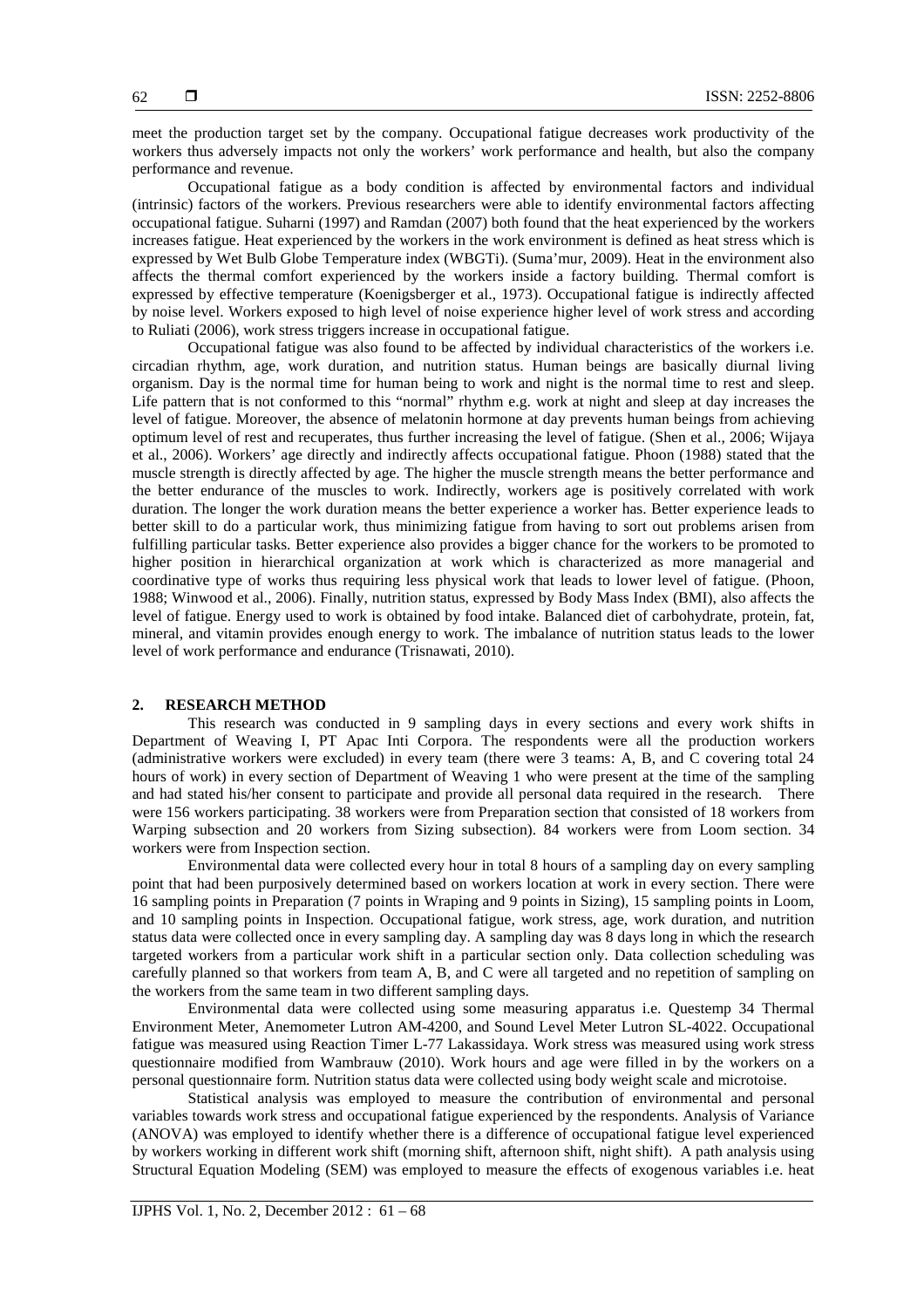stress, thermal comfort, noise level, age, and nutrition status towards endogenous variables i.e. work duration, work stress, and occupational fatigue.

# **3. RESULTS OF DATA ANALYSIS**

Occupational fatigue was indicated by the time needed by the respondents to respond to the s stimulus given by the researcher. The longer the response time indicates the higher occupational fatigue experienced by the workers, and vice versa (Ratu, 2009). Result of ANOVA and mean response time of the workers working in different work shift in different sections was shown in Table 1 and Figure 1.

| <b>ANOVA</b>          | Section      | <b>Work Shifts</b> | Mean response time |
|-----------------------|--------------|--------------------|--------------------|
|                       | (subsection) |                    | (milliseconds)     |
| $F = 4.621$           | Preparation  | Morning            | 245.0              |
| $\text{Sig.} = 0.000$ | (Warping)    | Afternoon          | 320.6              |
|                       |              | Night              | 272.7              |
|                       | Preparation  | Morning            | 274.4              |
|                       | (Sizing)     | Afternoon          | 349.8              |
|                       |              | Night              | 328.8              |
|                       | Loom         | Morning            | 252.2              |
|                       |              | Afternoon          | 351.2              |
|                       |              | Night              | 363.3              |
|                       | Inspection   | Morning            | 288.4              |
|                       |              | Afternoon          | 340.7              |
|                       |              | Night              | 434.9              |

Source: Data Analysis



(Source: Data Analysis)

Figure 2 shows the result of path analysis using Structural Equation Modeling including the regression weights of each path. Regression weights, total effects, direct effects, and indirect effects acquired from path analysis are shown in Table 2, Table 3, Table 4, and Table 5.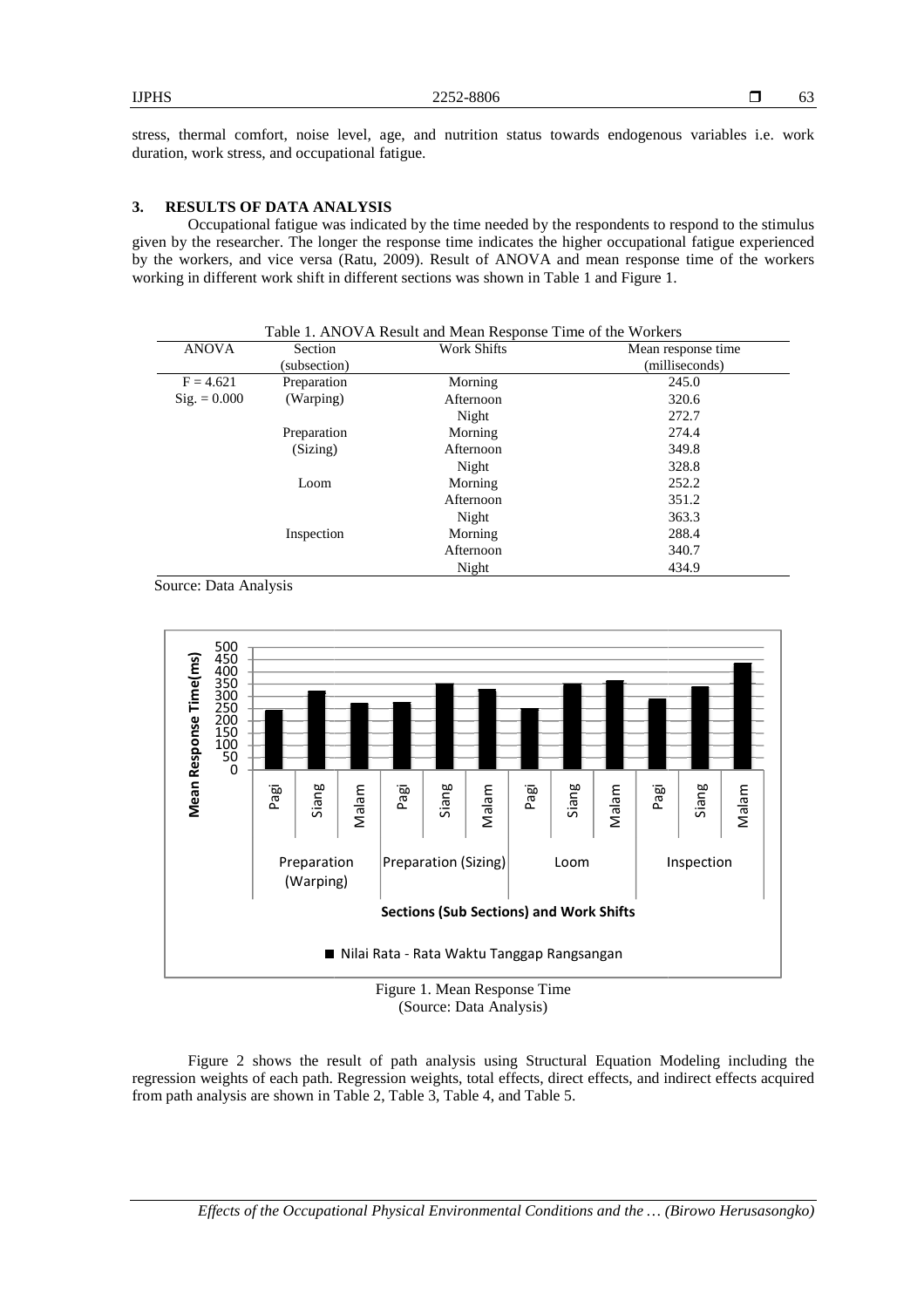



Figure 2 2. Result of Path Analysis. (Source: Data Analysis)

| Paths                                                       | <b>Regression Weights</b> |       |
|-------------------------------------------------------------|---------------------------|-------|
| Noise level towards work stress                             | 0.247                     | 0.001 |
| Age towards work duration                                   | 0.770                     | 0.000 |
| Work duration towards occupational fatigue                  | 0.042                     | 0.724 |
| Nutrition status towards occupational fatigue               | 0.175                     | 0.034 |
| Heat stress towards occupational fatigue                    | 1.576                     | 0.216 |
| Thermal comfort towards occupational fatigue                | $-1.745$                  | 0.170 |
| Work stress towards occupational fatigue                    | $-0.035$                  | 0.649 |
| Age towards occupational fatigue                            | 0.041                     | 0.745 |
| $\sim$ $\sim$<br>$\mathbf{r}$ . $\mathbf{r}$ . $\mathbf{r}$ |                           |       |

Source: Data Analysis

# Table 3. Total Effects

| Paths                                         | Effects  |
|-----------------------------------------------|----------|
| Noise level towards work stress               | 0.247    |
| Noise level towards occupational fatigue      | $-0.009$ |
| Thermal comfort towards occupational fatigue  | $-1.745$ |
| Heat stress towards occupational fatigue      | 1.576    |
| Nutrition status towards occupational fatigue | 0.175    |
| Age towards work duration                     | 0.770    |
| Age towards occupational fatigue              | 0.073    |
| Work stress towards occupational fatigue      | $-0.035$ |
| Work duration towards occupational fatigue    | 0.042    |

Source: Data Analysis

| Tabel 4. Direct Effects |  |
|-------------------------|--|
|-------------------------|--|

| Paths                                         | Effects  |
|-----------------------------------------------|----------|
| Noise level towards work stress               | 0.247    |
| Thermal comfort towards occupational fatigue  | $-1.745$ |
| Heat stress towards occupational fatigue      | 1.576    |
| Nutrition status towards occupational fatigue | 0.175    |
| Age towards work duration                     | 0.770    |
| Age towards occupational fatigue              | 0.041    |
| Work stress towards occupational fatigue      | $-0.035$ |
| Work duration towards occupational fatigue    | 0.042    |
| Course Data Analysis                          |          |

Source: Data Analysis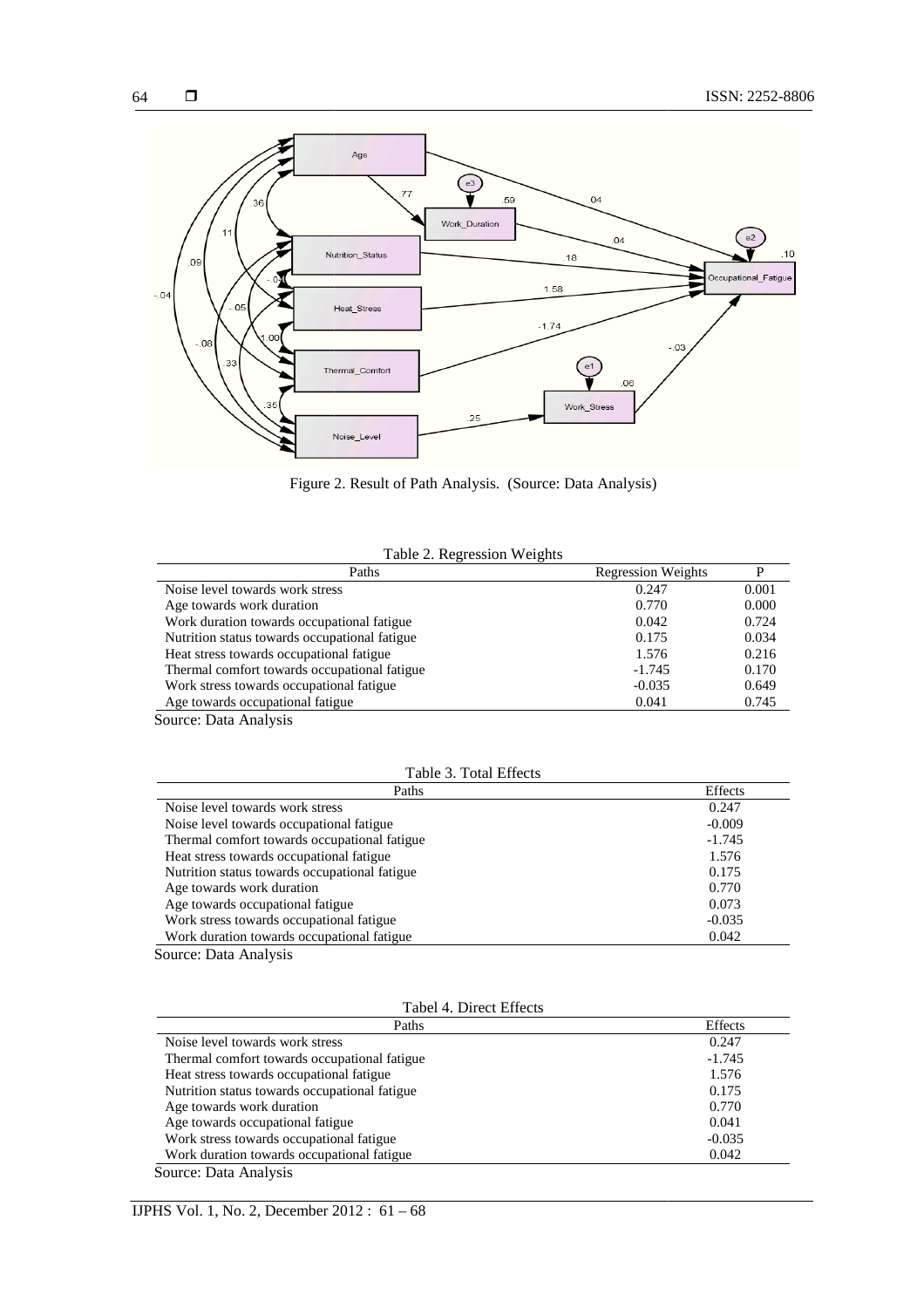Table 5. Indirect Effects

| Paths                                    | <b>Effects</b> |
|------------------------------------------|----------------|
| Noise level towards occupational fatigue | $-0.009$       |
| Age towards occupational fatigue         | 0.033          |
| Source: Data Analysis                    |                |

#### **4. CONCLUSION**

#### **A. Occupational Fatigue Difference**

ANOVA Sig.  $= 0,000$  indicated that there was a significant difference of mean response time exhibited by the workers working in different sections and different work shifts. In Loom and Inspection, the longest mean response time was recorded on the night shift workers, the shortest mean response time was recorded on the morning shift workers, while the afternoon shift workers showed the mean response time in between morning and night workers' mean response times. In Preparation, the longest mean response time was recorded on afternoon shift workers, the shortest mean response time was recorded on morning shift workers, while night workers' time came in between morning workers' mean response time and afternoon workers' mean response time.

Circadian rhythm works like a biological clock in human body. Melatonin hormone, secreted in the night, helps human being to sleep and rest well. Normally, night is the time to rest and recuperate after humans work at day. In 24 hours work system, some workers are scheduled to work at night and sleep at day. This work schedule violates the circadian rhythm where workers are scheduled to work at the time of rest and are supposed to sleep at the time of activities. Therefore, workers working at night shift experienced fatigue in a higher level than their colleagues working in morning shift. Moreover, according to Wijaya et al. (2006), night shift workers do not get the same quality of sleep and rest as their morning shift colleagues do because the absence of melatonin at day prevents them from getting a good quality of relaxation and sleep thus accumulating the fatigue.

An anomaly was found in Preparation, where the highest level of occupational fatigue was recorded on afternoon shift workers. This phenomenon remains an open question. Other factors may contribute to this anomaly e.g. the difference of work load of the workers working in different work shifts as showed by Rantung (2009)

#### **B. Effect of Heat Stress towards Occupational Fatigue**

Table 2 and Table 4 shows that the direct effect of heat stress towards occupational fatigue was 1.576 and the P value was 0.216. The significance value  $(P) > 0.05$  indicated that the heats stress in Department of Weaving I did not have significant effect towards occupational fatigue experienced by the workers.

Heat stress recorded in Department of Weaving I generally did not exceed the heat stress standard (28<sup>o</sup>C) in the Republic of Indonesia based on the Decree of Indonesian Ministry of Labor Force Number. Kep-51/MEN/1999. Therefore it is assumed that the heat stress effect on occupational fatigue in Department of Weaving I is absent due to the "acceptable" level of heat stress experienced by the workers. It is interesting to note that Ruliati (2006) found a  $28^{\circ}$ C – 29,9 $^{\circ}$ C heat stress level and Ratu (2009) recorded a  $30.5^{\circ}$ C – 34.38 $^{\circ}$ C heat stress level, yet both researchers did not find any positive effect of heat stress towards occupational fatigue. On the contrary, Chen et al. (2003) reported a positive effect of heat stress towards occupational fatigue in a Chinese workers exposed to  $30.0^{\circ}C - 33.2^{\circ}C$  heat stress level in a steel smelter. It is therefore assumed that Indonesian workers are generally more tolerant to higher level of heat stress because Indonesian workers are accustomed to live and work in warm tropical environment.

The production building design helped prevent the heat from being accumulated inside. The production rooms were spacious and were equipped with several openings and exhaust fans. They helped dispersing the heat and keeping the heat stress level below the national standard. Mauliku (2007) found a positive effect of heat stress towards occupational fatigue in a weaving department of a different garment industry. Lack of good ventilation aggravated by small and cramped production rooms made heat produced from sun radiation, machine operation, and workers metabolisms weren't easily dispersed and tended to be accumulated inside the room, leading to higher occupational fatigue.

# **C. Effect of Thermal Comfort towards Occupational Fatigue**

Direct effect of thermal comfort towards occupational fatigue was – 1.745 but statistically not significant (P =  $0.170 > 0.05$ ).

Thermal comfort is a scale used in architectural design to express the thermal sensation or the experience of the building occupants. It is actually not a scale used in occupational and environmental health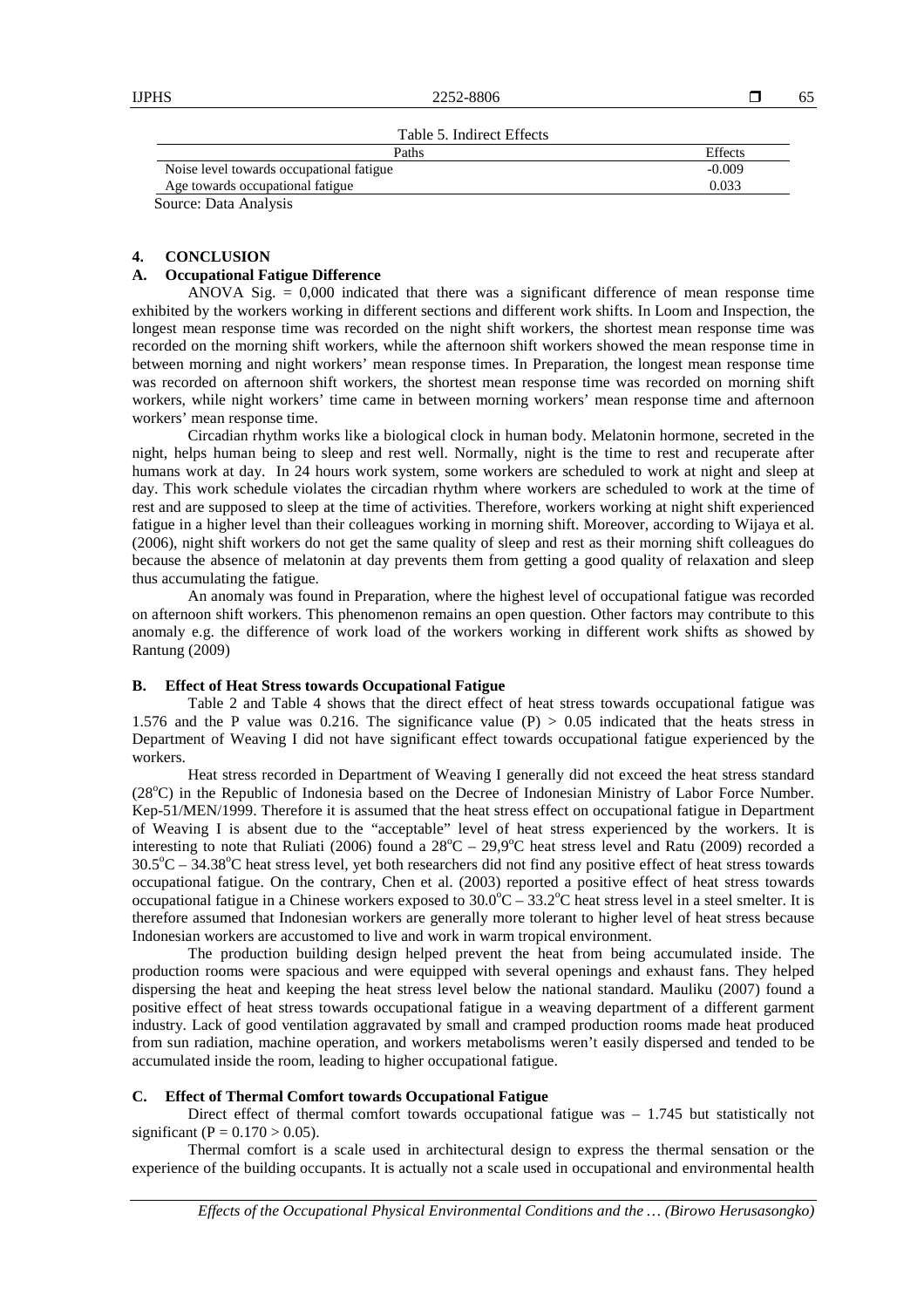science. However, the rationale is thermal comfort is almost similar with heat stress (both has wet temperature as a variable). This research put thermal comfort as an exogenous variable in explorative point of view, to study whether there is an effect of heat, subjectively sensed by the workers, towards their fatigue level.

Statistical analysis shows that there was no significant effect of thermal comfort towards occupational fatigue. This leads to conclusion that thermal comfort, despite its near similarity with heat stress, is not a valid variable to predict the occupational fatigue. On the contrary, Figure 1 shows that there was a perfect correlation between heat stress and thermal comfort (correlation coefficient = 1). In that case, the question was yet to be resolved. It was possible that the absence of thermal comfort effect towards occupational fatigue, analogous with heat stress, was caused by the level of the effective temperature was still in "acceptable" level. Effective temperature data generally did not exceed  $28.1^{\circ}$ C, which is the upper limit of national standard of thermal comfort stated in SNI 03-6572-2001.

# **D. Effect of Noise Level towards Occupational Fatigue**

Effect of noise level towards occupational fatigue was an indirect one with work stress served as intervening endogenous variable. Indirect effect of noise level towards occupational fatigue was -0.009 which means the effect was negative and almost negligible. Direct effect of noise level towards work stress was 0.247 and statistically significant. However, the effect of work stress towards occupational fatigue was negative and insignificant, thus nullifying the effect of noise level towards occupational fatigue.

Work stress was generated from workers relation with their social and physical environment at work. Noise in the work environment was found to increase the level of work stress. Noise level was varied between 65.4 dB and 95.5 dB while the national standard for occupational noise is 85 dB as stated in the Decree of Indonesian Ministry of Labor Force Number KEP-51/MEN/1999.

The highest level of noise was recorded in Loom where all noise data was found to be higher than 85 dB. Unfortunately, not all the workers in Loom wore hearing protective equipment while at work. Both lead to higher risk of noise exposure including elevated work stress.

In Preparation and Inspection, the noise level data were lower than 85 dB but this did not directly mean that the risk of noise exposure was absent. The effect of work stress was still present in noise level below 85 dB as shown by Khairat (2008) who found positive effect of noise level towards work stress in noise level that ranged between  $67$  dB  $- 81.3$  dB, well below the national standard of occupational noise.

On the other hand, work stress was not indicated to affect occupational fatigue. In stressful situation, workers employ two strategies of coping mechanism, known as 2Fs i.e. Fight or Flight. In stressful situation, human being will exert more effort to achieve work targets and to alleviate stress. Therefore, in certain level, stress helps increasing work performance and productivity. However, if Fight mechanism fails to alleviate stress, human being tended to escape from the stress source (Flight) e.g. going on a vacation, taking a temporary break, resign from work, etc. If the both coping mechanisms fails to alleviate stress, the level of stress gets higher and adverse effects, including fatigue occurs as shown by Sujoso (2008).

 To sum up, the indirect effect of noise level towards occupational fatigue was statistically insignificant. The noise level was found to affect the work stress but the coping mechanism employed by the workers was still able to keep the stress in an acceptable level thus preventing adverse effects of stress, including fatigue.

#### **E. Effect of Age Towards Occupational Fatigue**

Age affects occupational fatigue either directly or indirectly through work duration as an endogenous intervening variable.

The direct effect of age towards occupational fatigue was 0.041 but statistically not significant. Phoon (1988) stated that physically the best level of muscle strength and endurance is achieved in the middle of the twenties will start to decline when 30 years of age is reached. High level of muscle strength and endurance is needed in doing tasks that is physically demanding such as in doing a sport as a professional athlete. The insignificant effect of age towards occupational fatigue indicated that the type of work in Department of Weaving I was not the type of work that demanded high level of muscle strength and endurance.

The indirect effect of age towards occupational fatigue was based on the premise that age also effects work duration which in turns affects occupational fatigue. Longer work duration in a company means better experience that enables workers to finish the job in the simplest possible way with no problem and with efficient use of effort thus minimizing fatigue. (Phoon, 1988). Longer work duration also gives workers a chance to be promoted to higher position in the company hierarchy (Winwood et al., 2006).. High position jobs are characterized as managerial and coordinative type of work which is less physically demanding thus minimizing fatigue.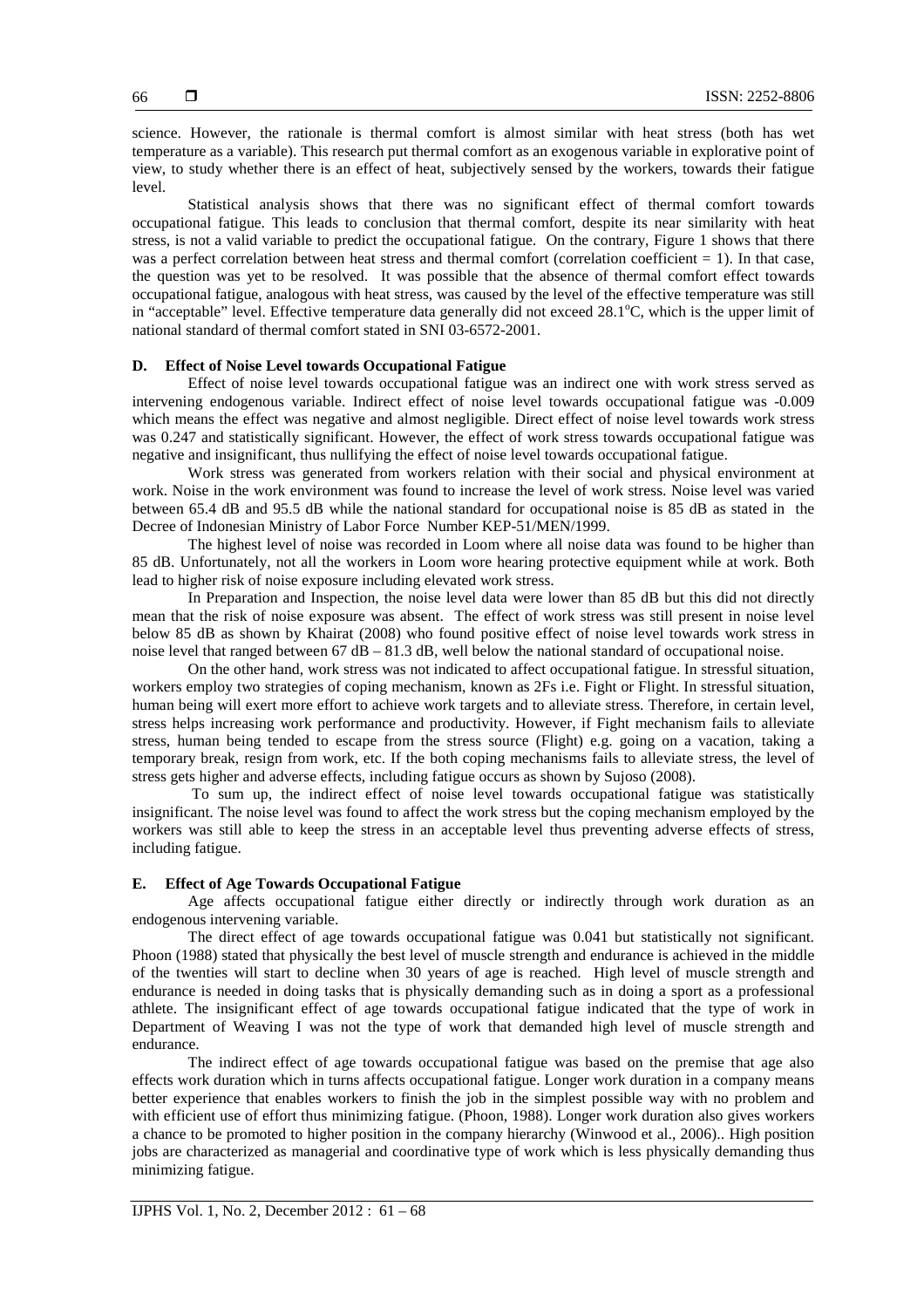Indirect effect of age towards occupational fatigue was 0.033. The direct effect of age towards work was 0.770 and statistically significant. The direct effect of work duration was 0.042 but statistically insignificant. The insignificance effect of work duration towards occupational fatigue means that the indirect effect of workers age towards occupational fatigue was also insignificant, despite the significant effect of age towards work duration.

The direct effect of age towards work duration was significant because the workers started working at the company at rather same age. The maximum age of new workers hired is 23 for unskilled workers and 27 for skilled workers. As the year progresses, workers will be more senior either in age or in work duration.

Work duration had no effect towards occupational fatigue. This contradicts the result of the work of Winwood et al. (2006). The effect of work duration towards occupational fatigue was found on workers with heterogeneous background of job position and job assignment. The workers experienced less level of fatigue in the higher position in the job hierarchy. On the contrary the respondents of Department of Weaving I were homogeneous in job position and job assignments. They were production workers (administrative and managerial workers were excluded due to the difference in work shift schedule), working at the same building, and doing rather same assignments every day. It can be concluded that even though the workers age were varied, the similarity of job position and job assignments produced no different level of occupational fatigue based on workers age.

#### **F. Effect of Nutritional Status towards Occupational Fatigue**

The direct effect of nutrition status towards occupational fatigue was 0.175 and statistically significant.

Nutritional status was expressed with Body Mass Index (BMI) scale using nutrition status criteria Department of Health of The Republic of Indonesia as stated by Ratu (2009). The best nutrition status is the normal status which indicates balanced diet of carbohydrates, proteins, fats, minerals, and vitamins. Trisnawati (2010) found that lack of nutrition intake lead to the decrease of the workers ability and endurance to do job assignments. It is interesting that in Department of Weaving I, the effect of nutrition status, contradicting previous research, was significant and positive. The higher level of the BMI meant a higher level of occupational fatigue experienced by the workers.

The dominant nutrition status of the workers was normal, some were high and a few were low. Based on relative proportion, the highest percentage of workers having a high BMI level was found in the Inspection

High level of BMI leads to the decrease of work ability and endurance although the nutrition intake is more than enough to do work. Energy from metabolism is needed to do work assignments. The energy needed to finish a particular work is different based on body weight. A worker having high BMI needs more calories to finish the same job than his colleague with normal BMI does. (Suma'mur, 2009). On the contrary, high level of BMI means more effort needed from the heart and the lung to supply oxygen needed in metabolism. The lack of oxygen hampers the metabolism that produces energy to do work, thus decreasing the work ability and endurance.

#### **5. CONCLUSIONS**

Some points can be concluded in this research: (1) Circadian rhythm affected workers physical condition to do work. Work schedule that does not conform to circadian rhythm increases fatigue. The highest level of fatigue was experienced by workers working in night shift. The lack of sleep quality further increased night shift workers fatigue. (2) Heat in work environment had no effect towards occupational fatigue. Good ventilation coupled with workers acclimatization in tropical condition reduced the risk of fatigue (3) Noise level, coupled with workers tendency not to wear hearing protective devices while working increased the work stress. The greatest risk was expected in Loom where the all noise data have exceeded the national standard of noise. However the work stress did not trigger the increase in occupational fatigue. Workers were still able to prevent the adverse effect of work stress by employing coping mechanism of stress. (4) Age had no direct effect towards occupational fatigue indicating that the type of work in Department of Weaving I did not require a high level of muscle strength and endurance. The indirect effect of age towards occupational fatigue was also absent because the of the homogeneous background of job position and job assignments of the workers participating in the research, despite the variation in workers age. (5) Nutrition status had a positive and significant effect towards occupational fatigue. Higher level of calories was needed by workers having a level of BMI to do a particular work. The production of energy was further hampered by the lack of oxygen provided by the heart and the lung thus decreasing work ability and endurance.